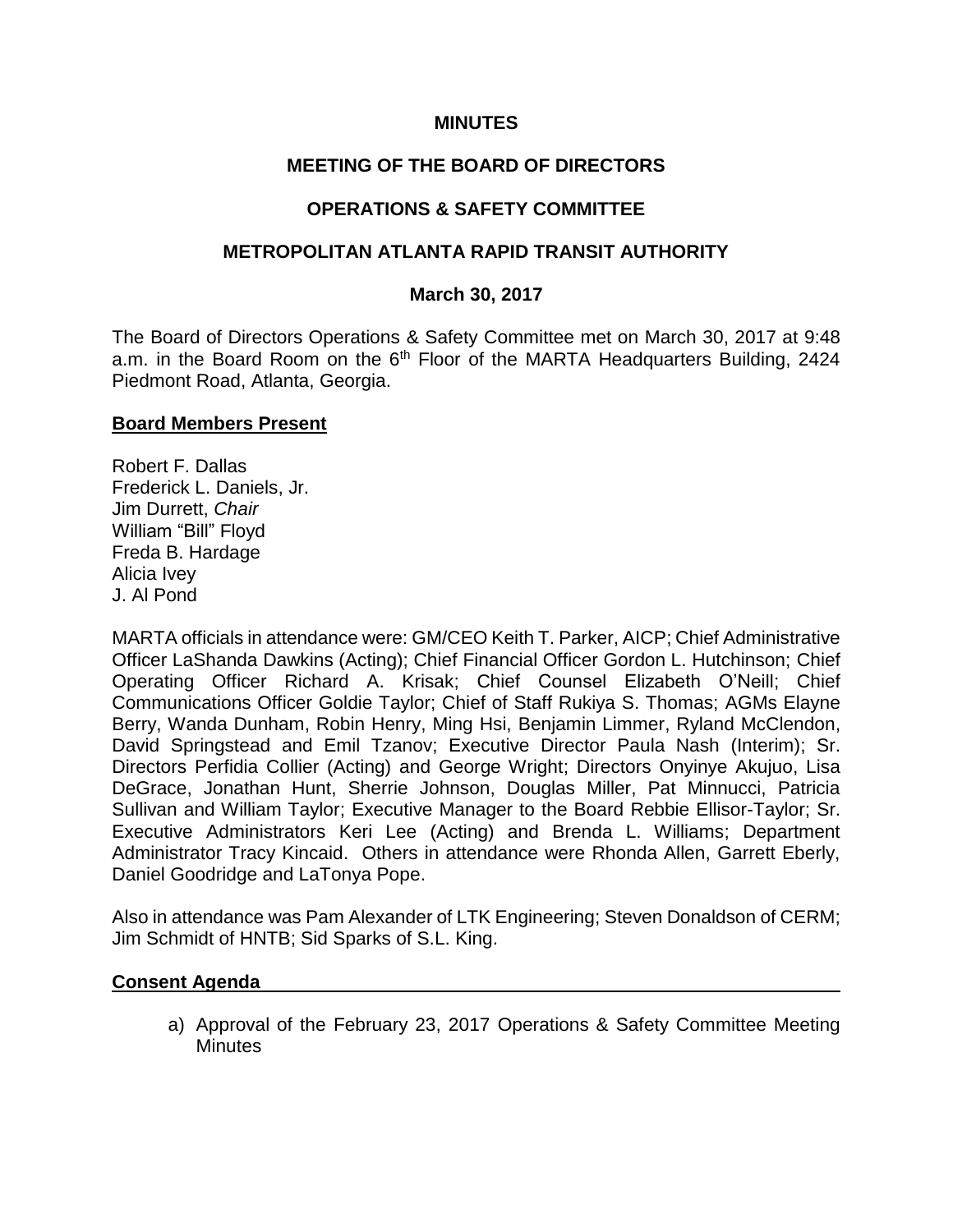On motion by Mrs. Hardage seconded by Mr. Dallas, the Consent Agenda was unanimously approved by a vote of 6 to 0, with 6 members present.

## **Individual Agenda**

# **Briefing – A Safety Journey**

Mrs. Berry briefed the Committee on the role and responsibilities of the Board of Directors in Safety Leadership.

*Safety vs. Security*

- Safety is freedom from harm resulting from unintentional acts or circumstances
	- o MARTA's goal is to provide the highest level of safety that is practical
- Security is freedom from resulting from intentional acts or circumstances
	- o MARTA's goal is reduce the rate of crime and the fear of crime

# *Codes of Federal Regulations (CFR)*

- 49 CFR Part 673 Public Transportation Agency Safety Plan
	- $\circ$  Requires the development and implementation of agency safety plans
- 49 CFR Part 659 Rail Fixed Guideway Systems; State Safety Oversight
	- o Requires a state to oversee the safety and security of rail fixed guideway systems through a designated oversight agency
- 49 CFR Part 674 State Safety Oversight
	- $\circ$  Strengthens authority to investigate accidents and oversee implementation of the System Safety Program Plan and Public Transportation Agency Safety Plan
- 49 CFR Part  $673 673.11(a)(1)$ 
	- o The Public Transportation Agency Safety Plan and subsequent updates must be signed by the accountable executive and approved by the agency's Board of Directors, or an entity equivalent to a Board of Directors

*Moving Ahead for Progress in the 21st Century Act (MAP-21) Safety Guidance*

- MAP-21 confers responsibility to the Board for the oversight of safety and security
- Per MAP-21, the Board will review, be apprised of and make determination of: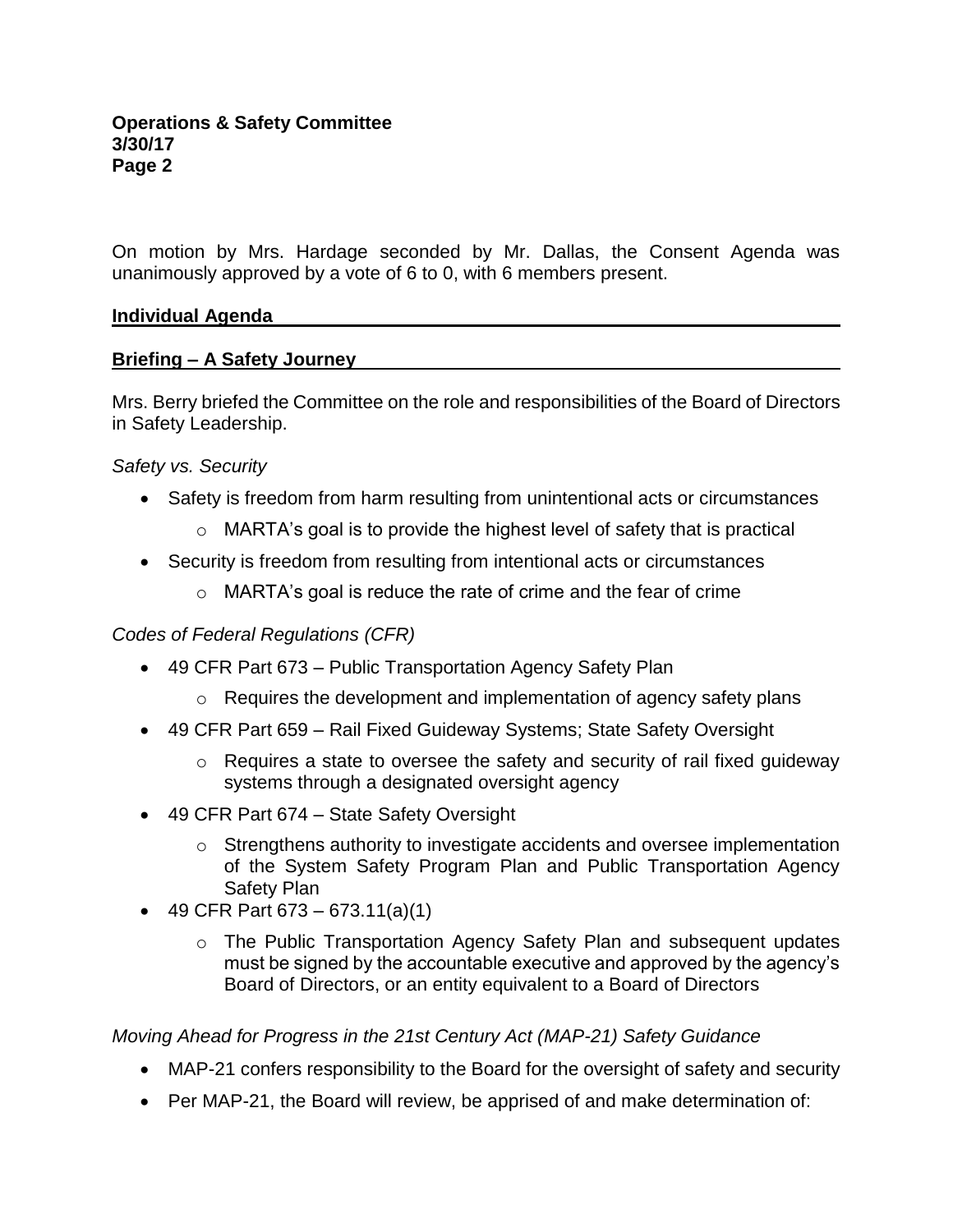- $\circ$  The greatest safety risks and measures, which have been or should be implemented to mitigate the risks to the greatest extent practicable
- o Safety performance measures that validate the safety risks and the effectiveness of the risk mitigation measures
- o Funding to implement safety mitigation measures
- o Documents and products that the Board should approve include the agency's safety and asset management plans
- $\circ$  Judgements and decisions about funding to maintain assets in a state of good repair

*Key Takeaways*

- Board members are fully engaged and committed safety leaders
- Safety culture is the basis of everything the Authority does
- Injury-free does not happen by accident; it happens when safety is a primary concern and motivator for all board members and when active steps are taken to prevent an accident

## **Resolution Authorizing the Award of a Contract with Gillig Corporation for Fifty-Five (55) Forty-Foot (40') Low Floor Diesel Transit Buses, P39494**

Mr. Taylor presented this resolution for Board of Directors approval authorizing the General Manager/CEO or his delegate to execute a contract with Gillig Corporation for Fifty-Five (55) Forty-Foot (40') Low Floor Diesel Transit Buses.

On motion by Mrs. Hardage seconded by Mr. Dallas, the resolution was unanimously approved by a vote of 6 to 0, with 6 members present.

# **Resolution Authorizing Permission to Develop and Implement a MARTA Buy America Program for New Rail Car Procurement, RFP P38186**

Mr. Miller presented this resolution for Board of Directors approval authorizing the General Manager/CEO or his delegate to utilize local funds for the new rail car procurement and to develop and implement a MARTA Buy America requirement in lieu of Federal Buy America requirements for New Rail Car Procurement, RFP P38186.

\*\*\*\*\*\*\*\*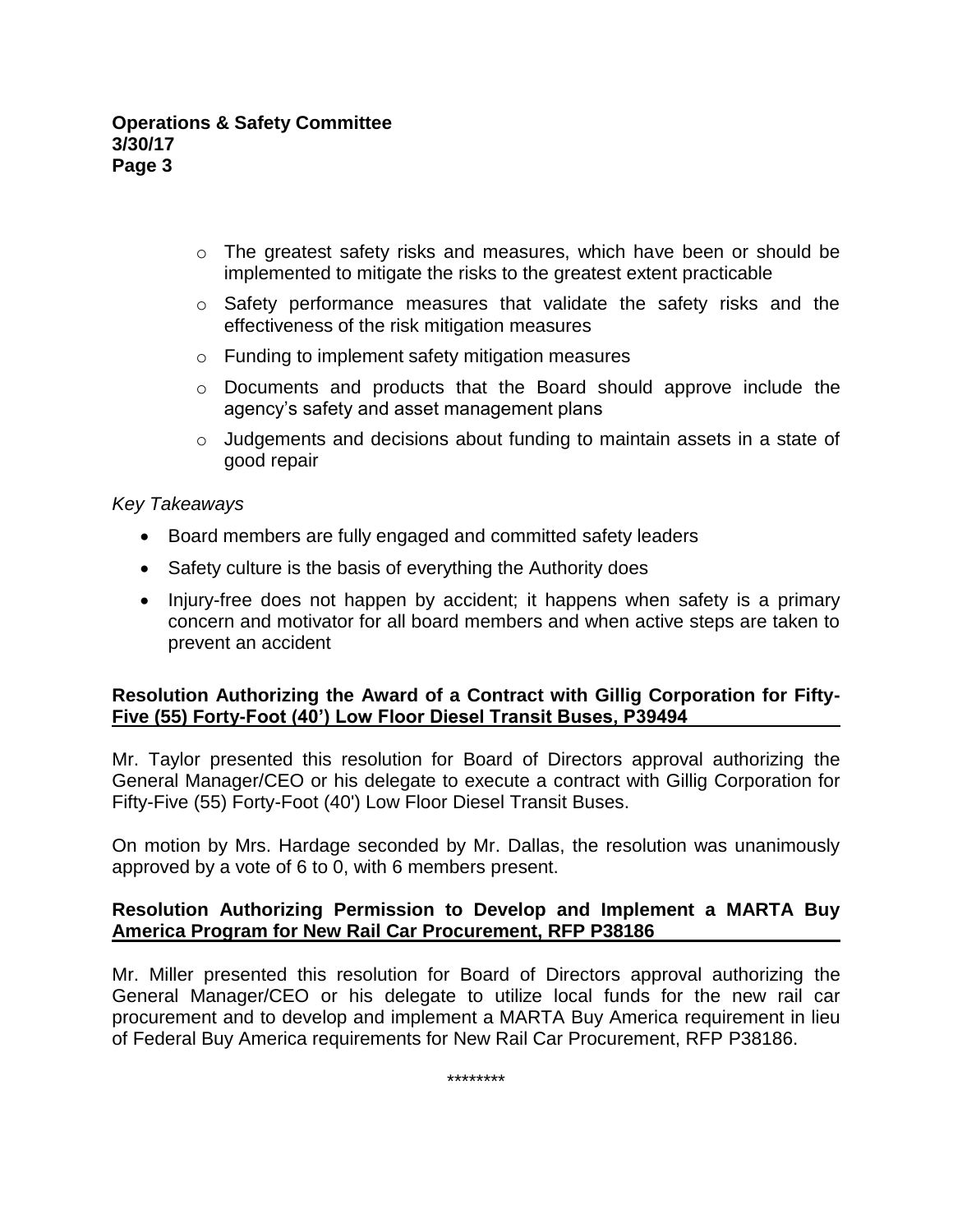# *RFP P38186 Rail Car Procurement Update*

## *Previous MARTA Board Actions*

- MARTA Board authorized RFP P38186 advertisement in July 2016
- RFP consisted of:
	- o 250 new Rail Cars
	- o Two options 50 rail cars each

## *CQ310 Cars*

- 96 cars
- 40 years old in 2020
- Contain asbestos
- Below average reliability
- Carshell cracks repaired
- Beyond useful life
- Obsolete systems: doors, HVAC

# *CQ311 Cars*

- 120 cars
- 35 years old in 2020
- Reliability: below average
- Truck issues
- Carshells are beyond useful life
- Obsolete systems: Auxiliary Power, HVAC, Signage

## *CQ312 Cars*

- 100 cars
- Made by Breda
- 18 years old in 2020
- Reliability: Well below average (bordering on worst in industry)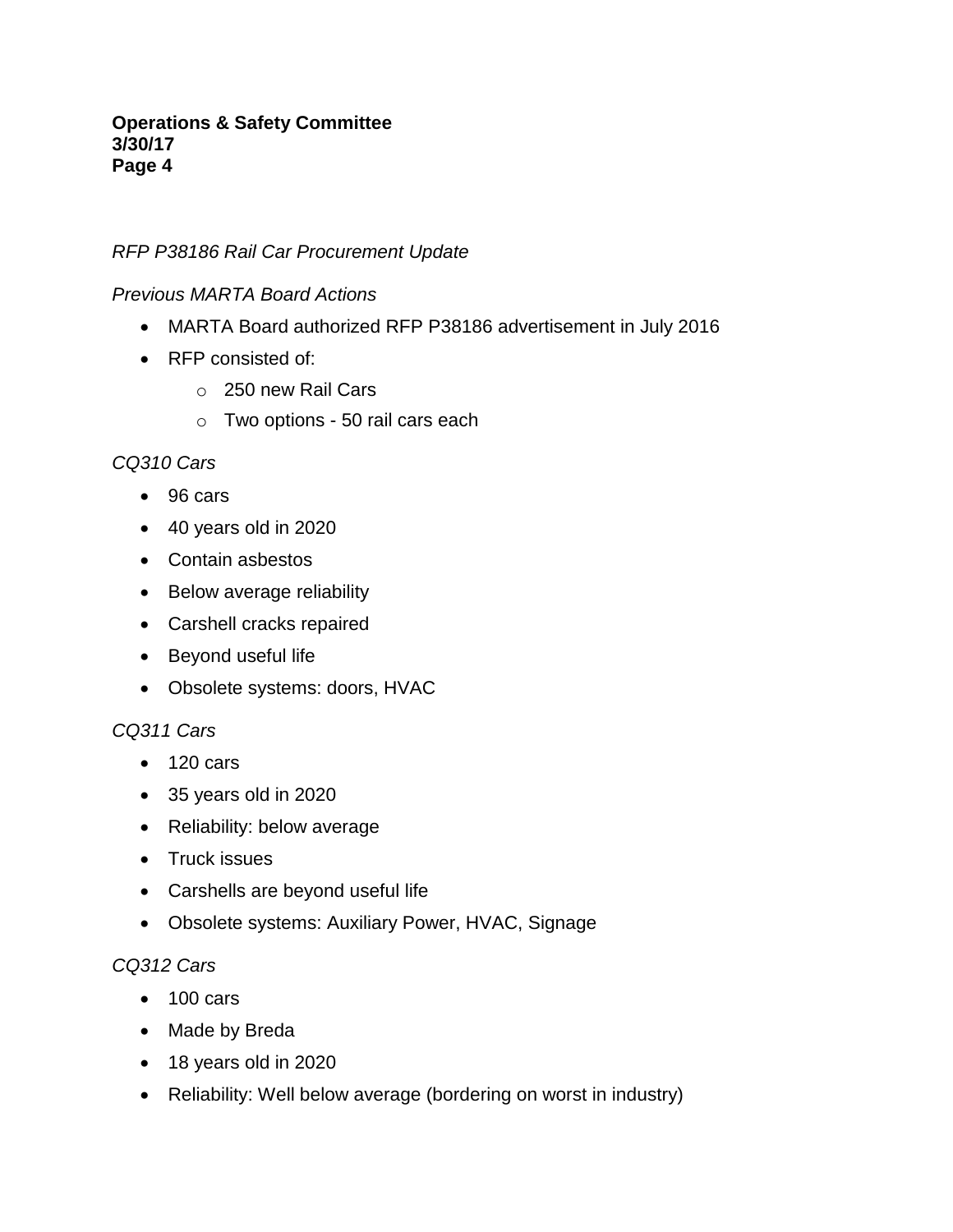- Carshell and truck issues
- Obsolete systems: ATC, Auxiliary Power, Signage, Doors

# *New Rail Car Fleet Mileage Forecast*

- Existing Fleet
	- o Current Fleet Annual Mileage 23,000,000
	- o Current Fleet Size 316 rail cars
	- o 72,785 average miles per car
- New Rail Car Procurement RFP P38186
	- o Base Quantity 250 rail cars
	- $\circ$  Option 1 50 rail cars
	- o Option 2 50 rail cars (service expansion)
- New Rail Car Fleet Mileage
	- o 92,000 average miles per car with 250 cars
	- o 76,667 average miles per car with 300 cars

## *Alternatives Considered*

- Alternative I: Rehab Breda Cars; buy balance of new rail cars
	- $\circ$  Result this alternative does not resolve the fundamental flaws of the Breda fleet
- Alternative II: Buy all new (300+ new rail cars)
	- $\circ$  Result this alternative is the desired option; keeps fleet mileage in desired range
- Alternative III: Buy all new, but reduced fleet size (250 rail cars)
	- $\circ$  Result this alternative is affordable and achieves the most objectives with high fleet mileage
- Alternative IV: Buy smaller fleet new (200) and rehab 80 rail cars
	- $\circ$  Result this alternative is more expensive than Alternative III; incompatible fleet and less reliable than all-new fleet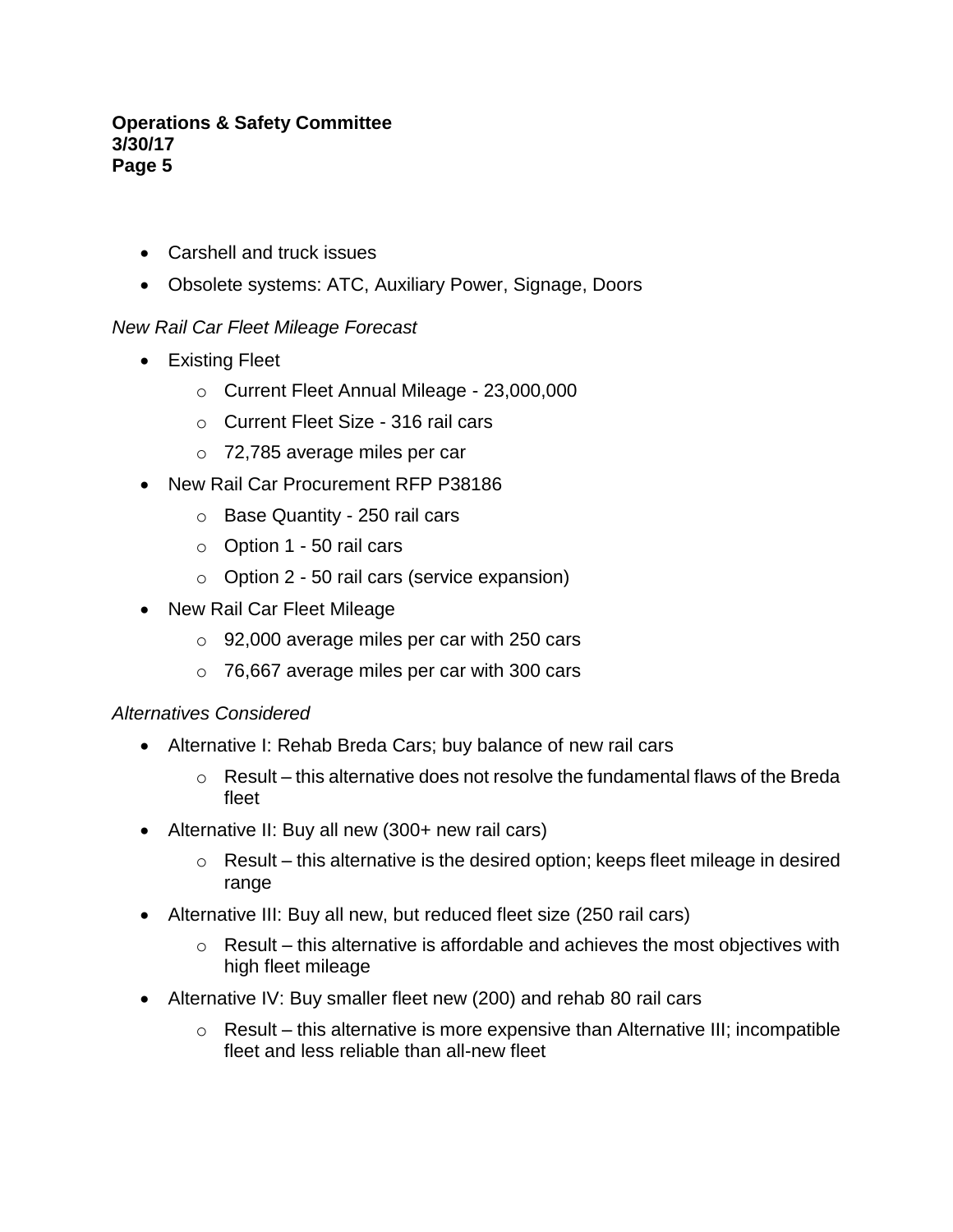*Rail Car Maintenance Cost Trend*

- Projected Existing Fleet
	- o \$80M
- Projected New Fleet
	- o \$24M

*Lead Time for New Cars*

- Start (2016)
- 4 Years to New Cars (2020)
- New Cars in Years  $4 8$  (2020-2026)

# *Schedule*

- Schedule Milestones
	- o Board Authorized RFP P38186 Advertisement July 2016
	- o Industry Day July 2016
	- o Car Builder Site Visits August 2016 through November 2016
- Next Steps
	- o Advertise RFP P38186 April 2017
	- o Proposals Due October 2017
	- o MARTA Board Approval March 2018
	- o Notice to Proceed June 2018
	- o Delivery of test rail cars mid 2020
	- o Delivery of first rail cars late 2020
	- o Final delivery completed 2026
- Mr. Pond asked what did MARTA learn from the last procurement.
- Mr. Miller said that best value is more important than best price.
- Mr. Daniels requested more details on how the money will be spent.